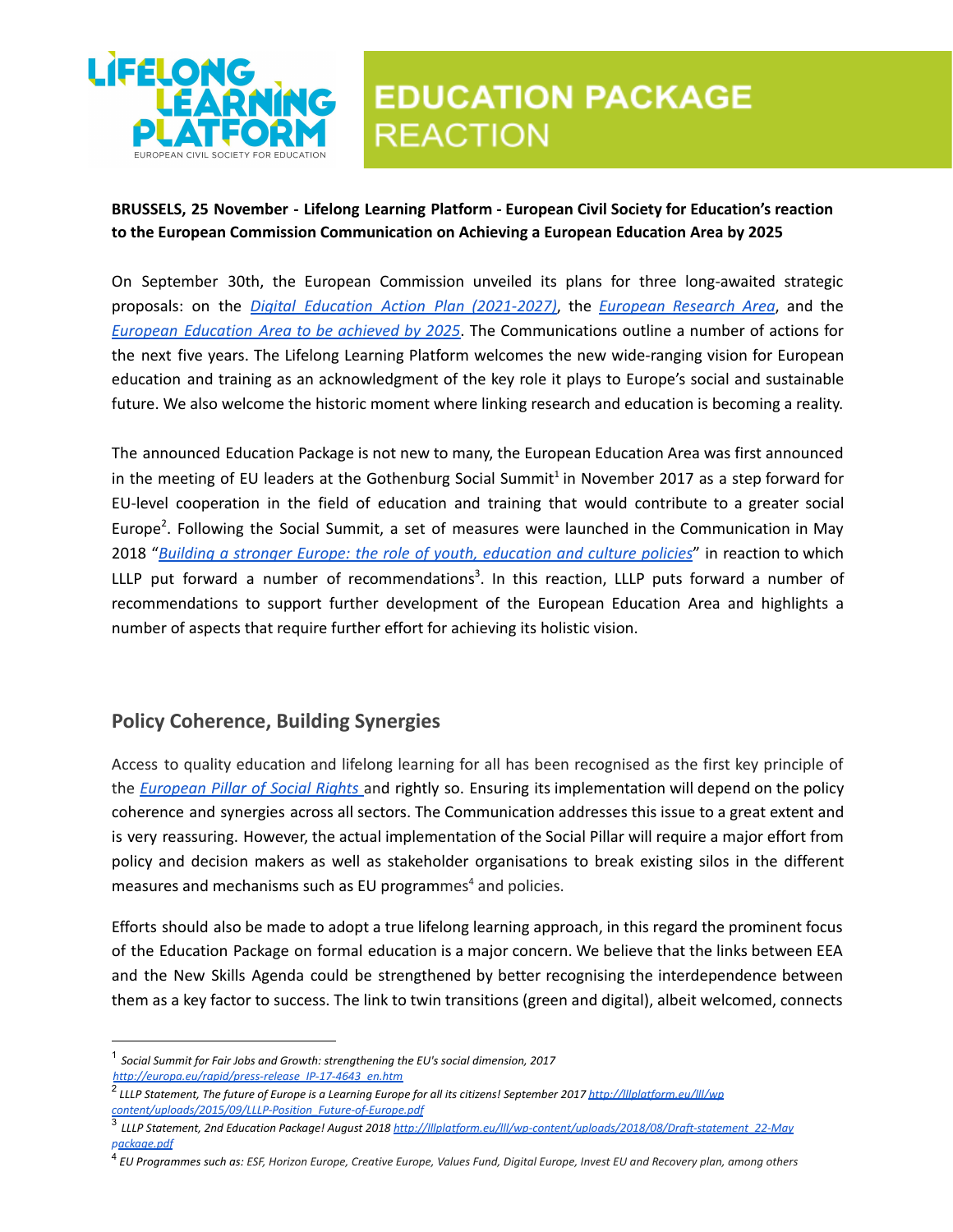to the EEA actions vaguely, addressing investment in innovating learning and teaching and mostly focusing on infrastructures' needs. The six dimensions highlighted in the EEA Communication, while seemingly ambitious, could have been better aligned to the aspired holistic vision expected to cover all education sectors and levels in a comprehensive way and to bring all strategies and policies around education, training and learning together. The announced packages of Communications are clearly interlinked but they each differently express their intentions to more synergies between research, innovation and education. There is a need to address policy coherence and synergies to maximise the potential of these initiatives.

#### **Evolution, Not Revolution!**

While we welcome a number of new initiatives announced in the European Education Area, we would like to see a continuation in EU policies in the field. Innovation should start from where we are, what we have achieved so far and what we have learned from the past. The Education Package should ensure there is a continuation of the first package of measures launched in 2018, allowing education and training providers to fully reflect on the ongoing measures, their implementation and additional measures to enrich them, while embracing new ones in a coherent and informed way. We would like to see a clear continuum between packages, which should not entail any cleavage and, on the contrary, shall allow education stakeholders and communities to build upon past achievements.

The announced Education Package stresses the importance of transversal skills and basics skills, a demand that has been made by stakeholders for over a decade. We would like to stress that measures aimed at transversal skills should be a continuation and thus build upon the work initiated by the Council Recommendation on Key Competences for Lifelong Learning<sup>5</sup>, revised in January 2018, which reflects the way forward in developing these competencies in a lifelong learning approach and for which the implementation has not yet been fully accomplished. This will be essential to ensure coherence and consistency in the usage of terminology around skills development. Another example where we notice a lack of continuity concerns the Council Recommendation on automatic recognition for learning periods abroad in upper secondary education, while recognition in Higher Education is highlighted several times in the communication. For more insights about the importance of such continuation please refer to the LLLP Statement from August 2018<sup>6</sup>.

## **"Ambitious" Agenda, Ambitious Funding!**

Investment in education and training at Member State and European level is crucial, with only five years to achieve the European Education Area in the middle of a global crisis will require investment in quality education, infrastructure and services, to allow all citizens to access learning opportunities for life and work. The new EU budget MFF 2021-2027 and the Recovery Plan should pay important attention to increasing the education and training offer for all groups, no matter their age or socioeconomic background. In times of crisis, education and training remain the most powerful solution to empower citizens and help society recover from its social and economic repercussions. Therefore, the Erasmus+ budget for the years to come will need to be at least tripled. Today, it does not even represent 1% of the EU funding in education and training - far from enough to improve the programme's social dimension.

<sup>5</sup> *LLLP Reaction to the Key Competences for Lifelong Learning, April 2017 http://lllplatform.eu/lll/wp content/uploads/2017/04/KeyCompetenciesreactionLLLP-1.pdf*

<sup>6</sup> *LLLP Statement to Education Package, May 2018 http://lllplatform.eu/lll/wp-content/uploads/2018/08/Draft-statement\_22-May-package.pdf*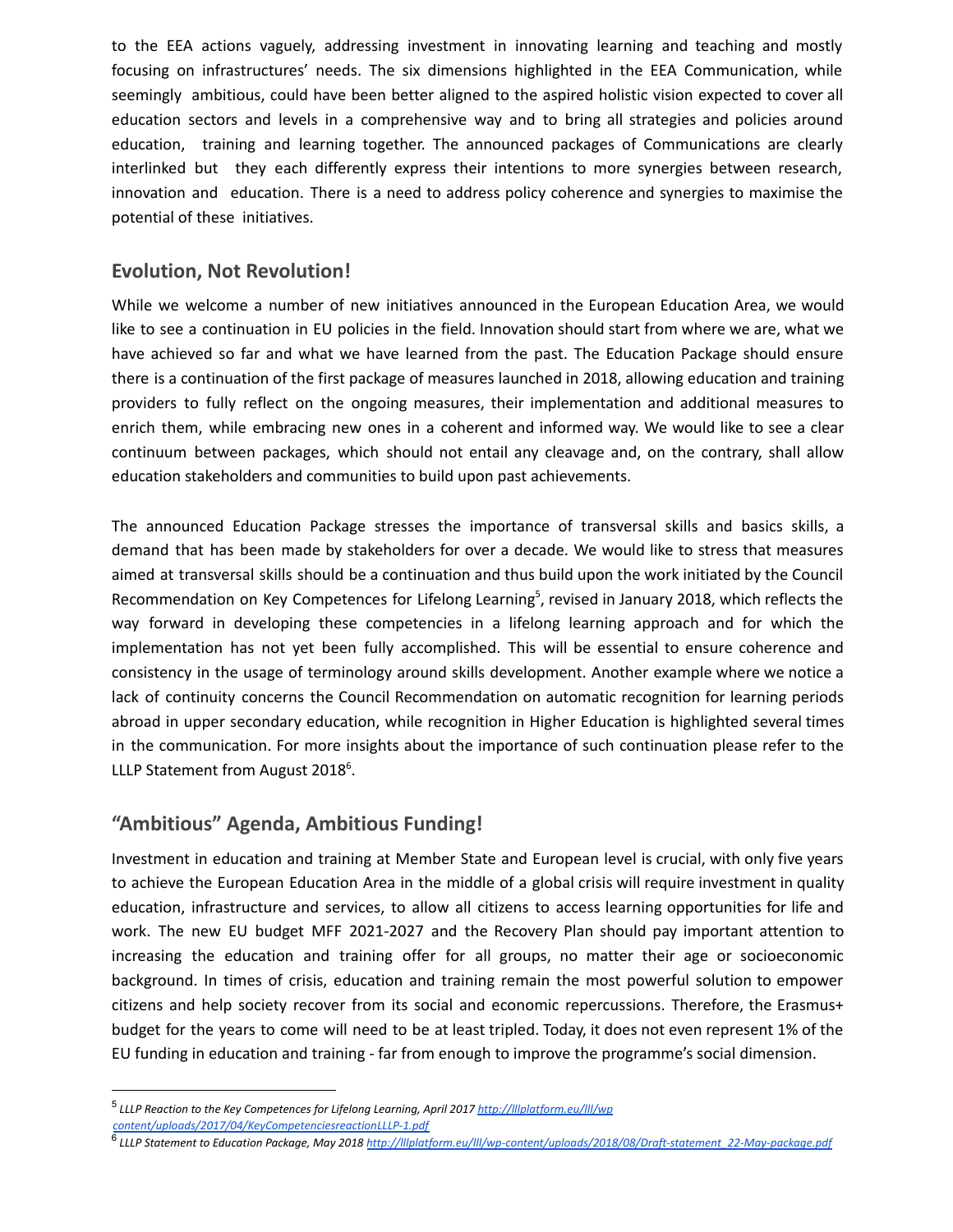Mainstreaming funding in education and training in the different EU programmes mentioned in the Communication, such as European Structural and Investment Fund, InvestEU, Erasmus+, Horizon Europe, Digital Europe, Recovery and Resilience Facility among others will be key to achieve this ambitious vision for European Education Area by 2025. So as to create synergies between programmes through cooperation, we see *meetings between Finance and Education Ministers<sup>7</sup> as a first step in the right* direction towards this goal.

Last but not least, it is about time for Europe to realise that the right to education and training cannot stop at graduation, so shouldn't public service. Education and training are public goods<sup>8</sup> and as such we wish to see Europe recognising the universal Entitlement to Lifelong Learning through the development of Individual Learning Accounts accessible to all no matter where citizens stand in the social sphere beyond the working force. This initiative exists in some Member States and should be improved in order to serve all learners in a lifelong learning approach. This also means investing in learning opportunities, improving adult education and personal and professional training while ensuring its quality is not jeopardized by commercialisation.

## **Social Dimension of Education, Equity over Equality!**

The vision of the European Education Area puts a great focus on inclusion and equality, which we welcome to strengthen the social dimension of education and training systems. We are however concerned that with such an ambitious agenda and the many initiatives announced, quantity will prevail over quality to the detriment of the social dimension of the EU programmes, such as the Erasmus+. To this extent, it is pivotal to ensure that EU programmes do not end up widening the already alarming gap between learners. Such a gap exists because not all citizens start on equal footing when it comes to learning opportunities: socioeconomic background and difficult circumstances might hinder their participation in education, training, mobility and lifelong learning programmes. Because of this, it is our collective duty to make sure that the upcoming measures are informed with principles of equity, rather than equality, in order to protect and raise those who are most in need.

We believe that ensuring everyone begins their journey on the same starting line also means addressing their social and material needs to start with. Especially when it comes to the Digital Education Action Plan, as mentioned in our Statement on "Reimagining *Education for the Digital Age*"<sup>9</sup>, more pragmatic actions need to be foreseen, as not all households have multiple devices or access to internet connection, nor the basic skills to reap all the benefits of digital education - an issue that has come to the forefront with the Covid-19 crisis. However, without an unwavering financial support, the equity principle will be lost in European programmes, and so will the social dimension of education. Most of the EU programmes, including the Erasmus+, already carry the infamous label of being elitist: let's turn the tide.

#### **Research With and For Learners and Society!**

<sup>&</sup>lt;sup>7</sup> LLLP News Meeting of Ministers of Education: Citizenship Education in the Digital Era, November 2019 <u>http://lllplatform.eu/news/meeting-of</u> *ministers-of-education-citizenship-education-in-the-digital-era/*

<sup>8</sup> *LLLP Position Paper The future of Europe is a learning Europe, April 2017 http://lllplatform.eu/news/future-europe-learning-europe/*

<sup>9</sup> *<sup>9</sup> LLLP Position Paper Reimagining Education for the Digital Age, September 2017 http://lllplatform.eu/lll/wp content/uploads/2015/09/DigitalPaper\_final-1.pdf*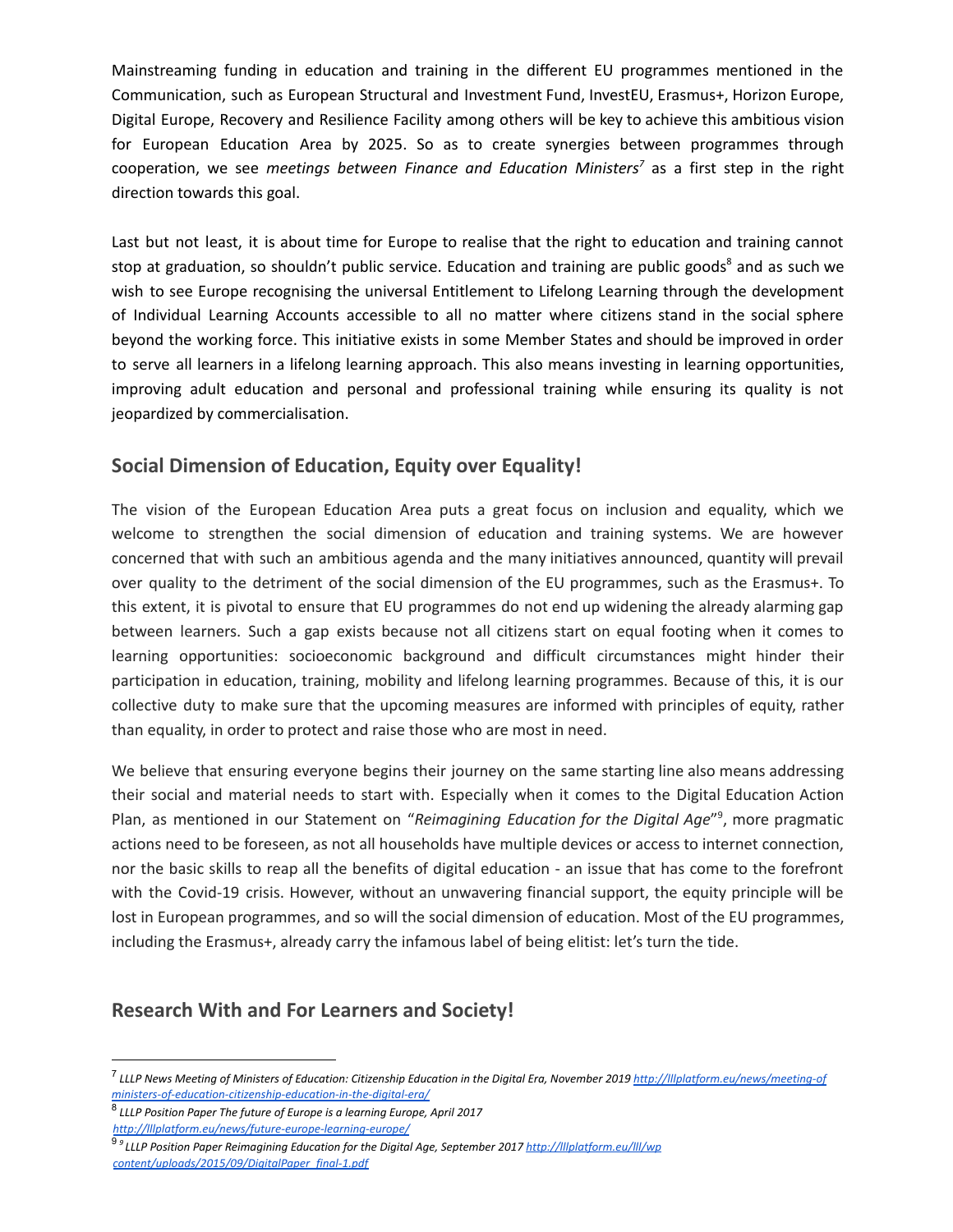Ensuring that all programmes are informed with a holistic lifelong learning approach encompasses research and research policies. As LLLP we would like to remind that research and innovation do not serve the labour market or industries' needs, but the interests of our society as a whole. Hence, it is important that the advancement of our complex and heterogeneous European society is looked at with a humanist vision and that we are able to carry out research and innovation as means for societal progress rather than economic growth. We welcome the explicit reference in *European Research Area* Communication that we need to link Research and Innovation with education and training to put the EU's scientific knowledge to work, to match generational challenges such as Europe's shared values of democracy, solidarity and equality as assets to build on.

Research is pivotal to the advancement of society especially in times of an economic, social and health crisis that has further increased pre-existing inequalities. It's important that the European Research Area also serve the needs of education and training systems to become more inclusive. This can only be achieved if learners' needs are put at the heart of the research work. The social mission of the research needs to reflect citizens' concerns and allow citizens to take active roles through the civil society organisations they engage with. The Communication rightly puts emphasis on the decisive role of research and innovation (University Alliances), the green transition (Researchers at School) and exploring the role of gender in education and training, but forgets a range of other social issues within education and training systems that can benefit from it, such as inclusion of people with special needs.

The emphasis on the training of teachers, educators, trainers and all supporting staff in the education and training systems being in formal education institutions, non-formal education providers and /or informal learning environments is a major milestone in achieving the European Education Area. The European effort on research and innovation, cooperation and peer-learning can support such development.

## **Equal Value to Formal, Non-Formal and Informal Learning!**

The Lifelong Learning Platform in its 2019 annual Position Paper<sup>10</sup> on "21st century learning *environments*" urges fostering flexible learning pathways, by supporting people in accessing and moving across learning environments (from early childhood to adult education, from formal, non-formal to informal learning) as they progress through life, in accordance with their needs and regardless of age or background. In this sense, the EEA should equally value different learning environments, concentrating on the learning outcomes. The reference to recognition of prior learning regrettably only translates into non-formal education to youth work and/or volunteering and a higher education perspective, which constitute only a part of it.

In addition, neither the revised Skills Agenda launched in July 2020, nor the EEA have a clear and explicit vision on how recognition of non-formal and informal learning will concretely be achieved. For example, there is no comprehensive follow-up action plan foreseen on the implementation of the 2012 Council Recommendation on Validation of non-formal and informal learning (VNFIL) that would build on the 'lessons learned' of the European Commission's evaluation. Since the Recommendation did not succeed to achieve its goals by 2019, such as making validation a 'reality for all' and since its implementation remains limited in most EU countries. We believe that it should be updated to prioritise the implementation of arrangements for the validation of non-formal and informal learning. These

<sup>10</sup> *LLLP Position Paper 21st Century Learning Environments, October 2019 http://lllplatform.eu/lll/wp-content/uploads/2019/10/LLLP-Position paper-21CLE.pdf*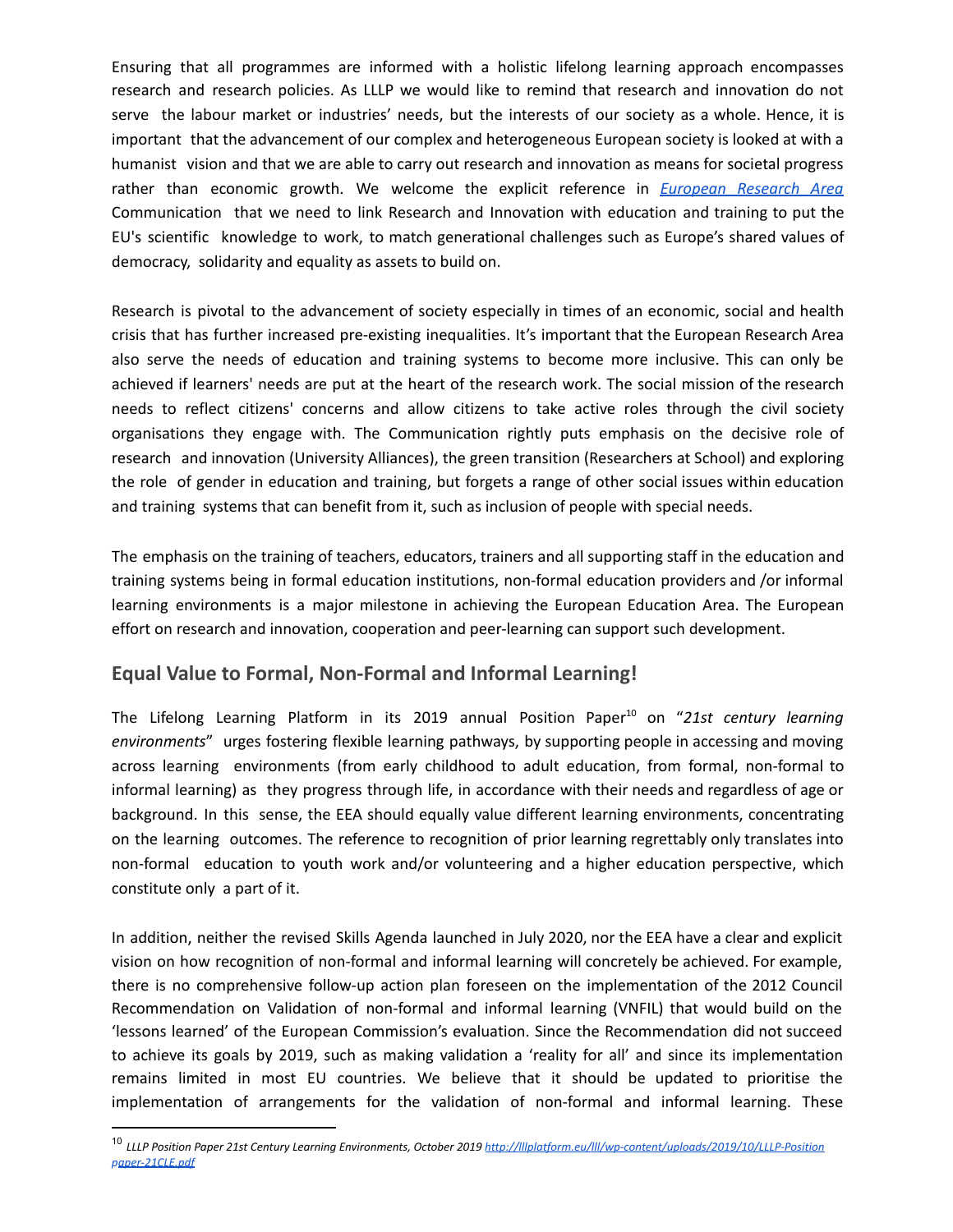arrangements should be universally accessible, inspired by the key guiding principle of social equity as well as the meaningful participation of stakeholders from all sectors affected by validation processes. The revision should embrace the key role played by national educational councils where they already exist, or could support the development thereof where they are absent, in enhancing developments in this context. It should also take into account the needs of re- and up-skilling in view of the digital and green transitions, as well as to provide solutions not solely to develop transversal skills but to also validate them.

Throughout the EU, many organisations have developed innovative and inclusive validation tools and methods of which, notably, assessment methods could further inspire formal education systems into modernising their own assessment methods - which remain a major issue and require important attention. This would be highly beneficial for learners with adverse school experiences for instance and help reducing drop-our rates<sup>11</sup>. We invite the EU institutions to consider facilitating more exchange and cooperation between stakeholders in this regard.

We welcome the focus on volunteering and non-formal learning as means to acquire life and professional skills and competences, as well as the intention to update policy guidance in 2021 to address the legal, financial and administrative barriers that still hinder youth cross-border volunteering and solidarity. However, we urge the Commission to pay particular attention to professional development and financial support for the supporting staff and volunteer mentors who facilitate and make cross-border volunteering possible. The valorisation of learning and competences acquired through volunteering should go hand in hand with supporting the creation or development of national volunteering platforms in all EU countries as well as more cross-sectoral exchange opportunities between countries. It is important for any future development in VNFIL to go beyond market needs and address societal needs too.

## **Lifelong Learning for Sustainable and Social Europe in the world!**

We firmly believe in the role of lifelong learning as the best tool to tackle today's complex social challenges and build sustainable societies. And so does the European Commission, as vividly noted in the very first heading of *the European Pillar of Social Rights* and the *New European Green Deal*. Therefore, we are happy to see that it followed up on previous ambitions through a renewed lifelong learning approach in the latest Education package.

The most important dimension of education lies in the individual potential that it unlocks. If learners are nurtured, exposed to critical thinking, given room and space to express themselves, it will bring about a positive social impact on all aspects of society. Therefore, we wish for the next actions to ensure that everyone has the right to quality and inclusive education, training and most of all lifelong learning opportunities, in order to maintain and acquire skills that enable them to participate fully in society and manage successful transitions in the labour market. This is at the heart of building a sustainable future for all. Therefore, it will be crucial for the new education and training framework (post ET2020) to align to 2030 Agenda. We hope for the newly-launched actions to reinforce the global dimension of the Erasmus+ programme, as well as to contribute to the true internationalisation of all education institutions. These latter need a window on the global challenges to be able to survive a competitive world, build resilience to unwelcomed challenges and craft their pedagogies for a globalised world.

*<sup>11</sup> LLLP EU-funded project "Innovative assessments methods for validation"*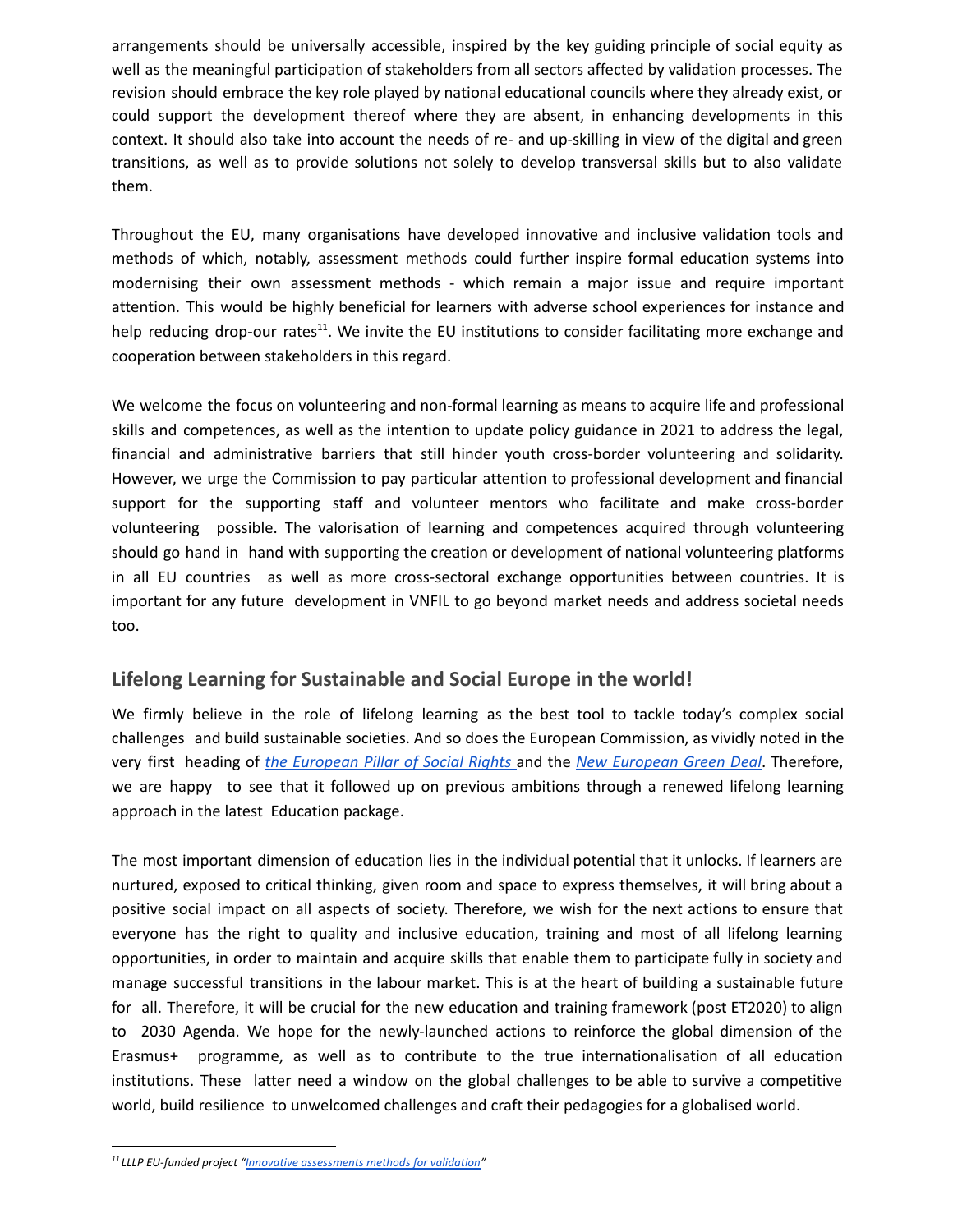The Lifelong Learning Platform warmly welcomes the European Commission's aim to establish a Coalition about Education for Climate by the end of 2020 to mobilise experts, provide resources for networking and support creative approaches with teachers, pupils and students. However, notable actors are missing: civil society organisations. Moreover, we call for this initiative to build on existing networks and alliances around this issue. Especially when it comes to Education for Sustainable Development, organised civil society and grassroot movements are at the forefront of the experiential learning necessary to develop competences in this new area; their active participation can be paramount in view of the Council Recommendation on education for environmental sustainability expected in 2021. As mentioned in our previous position papers (2019), the rich diversity of learning environments, whether within the formal education system or beyond in the local community, workplace or civil society, is more valuable than ever to meet these rapidly evolving needs. This also means taking the climate emergency more seriously and facilitating more partnerships between formal and non-formal education to address the needs of society (e.g. the Education Climate Coalition).

## **...and do it not "for" but "with" civil society and education providers!**

In a dramatic moment for Europe, where we (re)discover the need to tackle transversal issues through a multi-stakeholder approach, it is regretful to see little mention of cooperation with civil society in the lines of this education package. There is a growing need for cross-sector cooperation, between education and training providers, employers, trade unions, public employment services, guidance services, civil society and local authorities in order to build an ecosystem that gives value to the objectives outlined in the European Education Area and in the other communications, and meets the criteria of all stakeholders.

The unique role of civil society is to voice citizens' concerns through spontaneous, organised and bottom up structures that require and deserve room in the decision-making processes; such a role cannot and shall not go underestimated. To quote Fernando Henrique Cardoso, twenty years ago: "civil society is an expression of the social and cultural complexity of the global community and a strong promoter of multilateralism". To achieve this, we urge the European Commission to take meaningful steps in setting up a 'Steering Board for the European Education Area' as well as a more clearly defined governance framework with the constant, meaningful and active involvement of European civil society organisations, such as LLLP, and education stakeholders, as co-creators and co-managers rather than simply bystanders. An explicit mention of the role of EU NGOs is missing in the update of the European Education Area, but their contribution to achieving its objectives is substantial.

In recent years the Lifelong Learning Platform with its broad and diverse membership has been a constant partner in the peer-learning activities organised by the European Commission: let's make sure such inputs are not lost and let's work together to step up and upscale such initiatives. On top of this, a structural support to existing networks with dedicated actions would strengthen their invaluable role in reaching out to rural and marginalised learners. Moreover, thanks to years of direct experience, civil society networks have developed specific on-field expertise that would have a drastic and beneficial impact in EU roundtables.

There is a lot under the hat of cross-sector cooperation, and - as the European Parliament put it - to "build closer cooperation and dialogue with representatives of civil society, recognising that their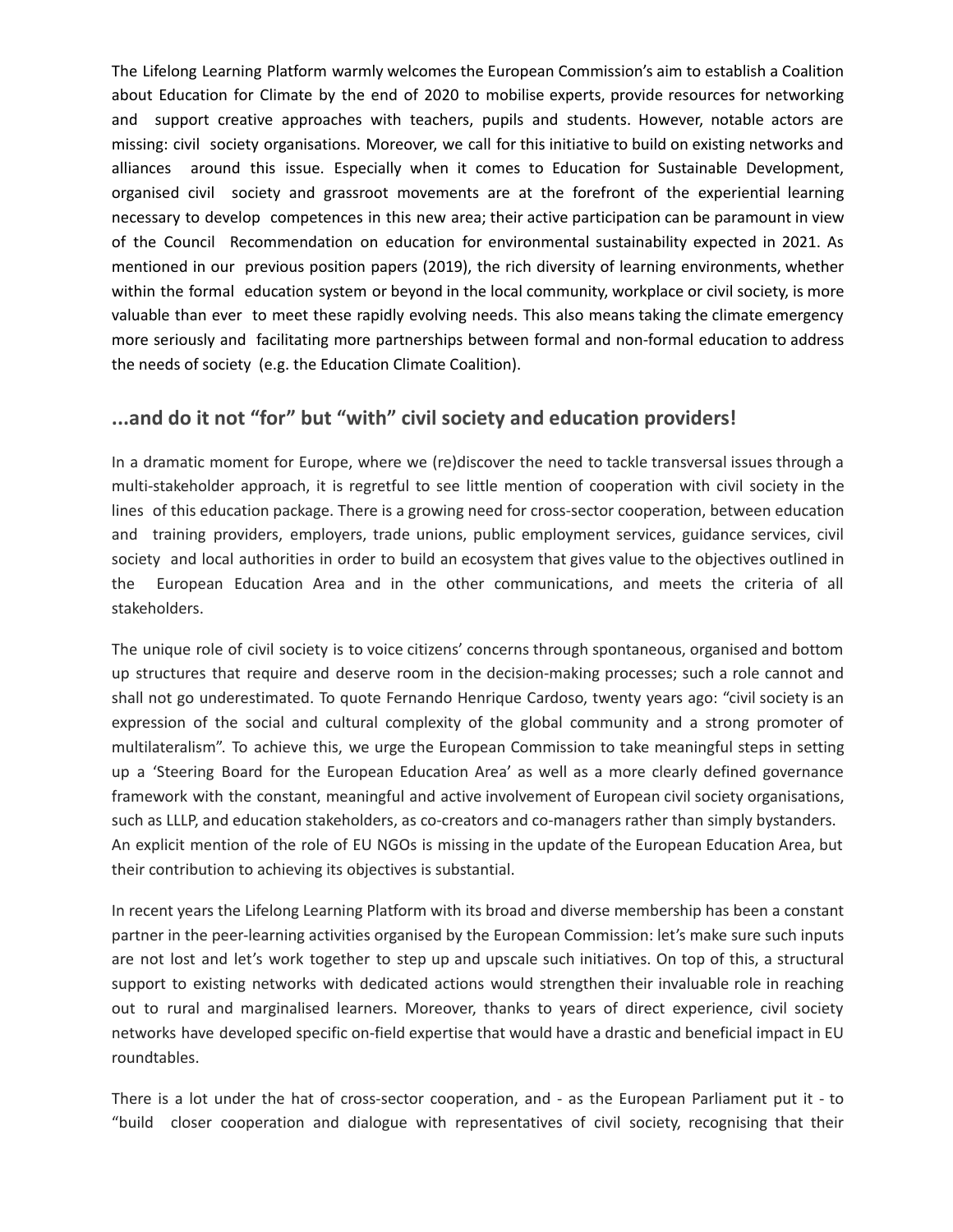experience on the ground is essential to achieving [education and training] goals"<sup>12</sup>. We are prepared for it.

# **Takeaways for a transparent and coordinated governance**

The Lifelong Learning Platform supports the vision for creating a European Education Area as a way to foster the European perspective of education and training as it has been highlighted in our statement in March 2017 calling for a Learning Europe "*The future of Europe is a Learning Europe for all its citizens*" . 13

We believe that to achieve the European Education Area by 2025, policy coherence and synergies between different EU tools and measures is essential, as well as a continuation of existing ones which have not yet been fully implemented. In order to deliver the vast amount of measures foreseen in the education package, adequate funding should be ensured for all educational sectors and all levels, and should also include investment in the professional development of teachers and educators. A stronger focus on equity will ensure that the social inclusion dimension of the package truly contributes to closing existing gaps in education and training across Europe, while validation and recognition of non-formal and informal learning are an imperative to give value and visibility to all learning irrespective of the environment where it takes place, especially for learners with a low level of or an adverse experience with formal education. Last but not least, cross-sectoral cooperation as well as the meaningful involvement of civil society will support the implementation of the package and increase its outreach, especially to more marginalised learners. Research can serve to guarantee that all EU programmes are informed with a holistic lifelong learning approach, for this it should be learner-centred and have a humanistic vision as a tool to address societal challenges rather than a narrow focus on labour market needs for economic growth. Additionally, a sustainable and more social Europe for all, leaving no one behind, requires political commitment and long-term vision to make lifelong learning possible. Our education systems need to be modernised while keeping their universal value. Many of these key messages were part of the outcomes of European Education Training and Youth Forum' Civil Society Day  $2016^{14}$ .

Lifelong Learning Platform - European Civil Society for Education is ready to support such a strong vision, provided the funding is made available for it and we look forward to being part of the Steering Board of the European Education Area to represent the education and training stakeholders. Overall, we hope to see the EEA Communication's oversight of the key role played by EU CSOs and NGOs addressed.

#### **For more information, read some of our members' reactions**

● DARE Network Position Paper Digital Transformation as Part of Digital Education. Recognize the Systemic Relevance of Civic Education *here*

- DLearn Digital Education in Europe *here*
- European Association for the Education of Adults Statement: Where are the Adults? A European Education Area requires a holistic vision of Lifelong Learning! *Here*

<sup>&</sup>lt;sup>12</sup> European Parliament Report on follow-up of the Strategic Framework for European cooperation in education and training (ET2020), *https://www.europarl.europa.eu/doceo/document/A-8-2016-0176\_EN.html?redirect*

<sup>13</sup> *LLLP Statement, September 2017, http://lllplatform.eu/lll/wp-content/uploads/2015/09/LLLP-Position\_Future-of-Europe.pdf <sup>14</sup> European Education Training and Youth Forum' Civil Society Day, 2016 outcomes: http://lllplatform.eu/lll/wp-content/uploads/2016/11/CS Day-19-Oct\_Outcomes.pdf*

<sup>14</sup> *European Education Training and Youth Forum' Civil Society Day, 2016 outcomes: http://lllplatform.eu/lll/wp-content/uploads/2016/11/CSDay-19-Oct\_Outcomes.pdf*